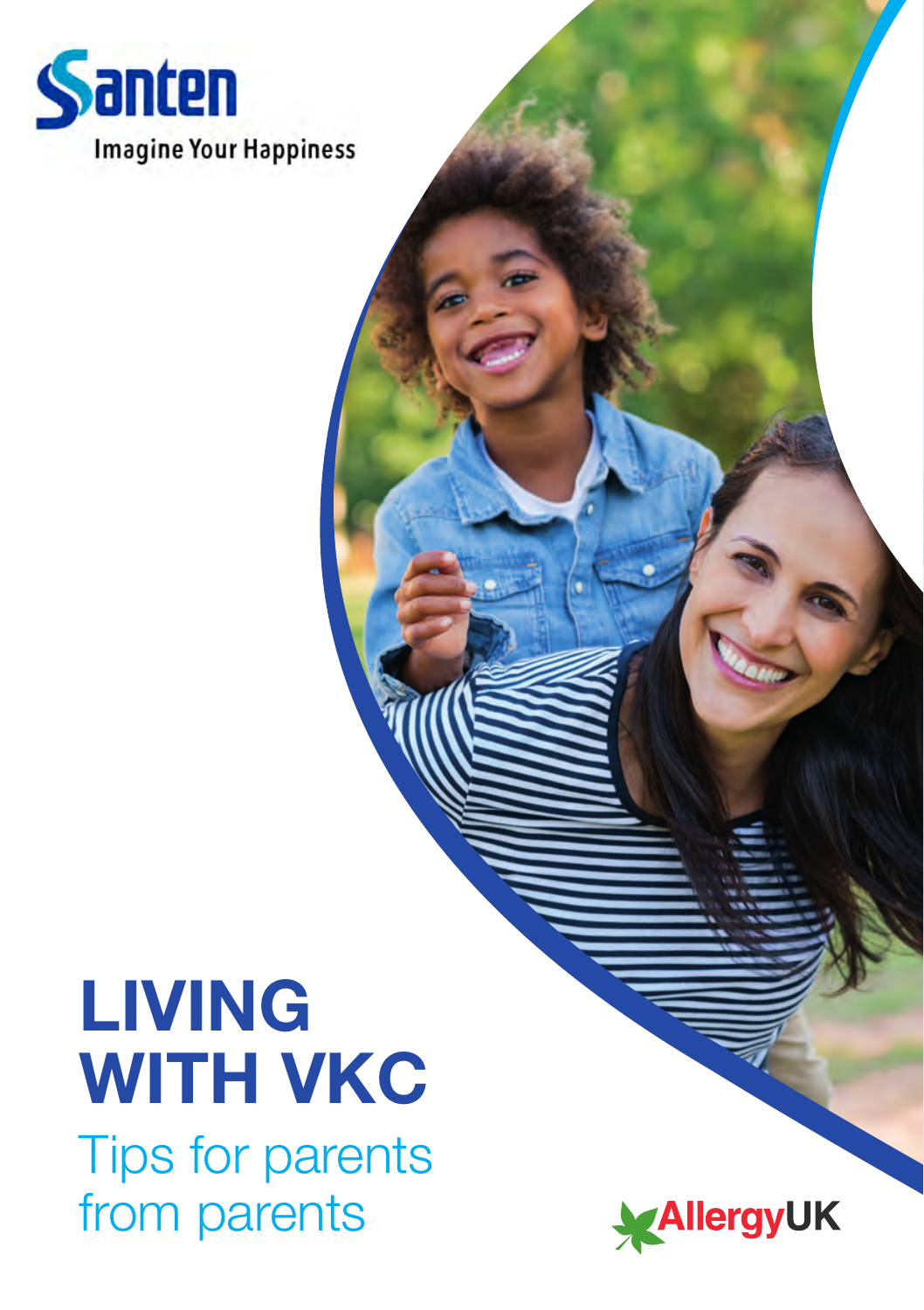#### We know how difficult it can be when your child has VKC (vernal keratoconjunctivitis).

The challenge of juggling treatments around everyday activities, managing your child's symptoms, and helping them live life to the full. We also know how hard it can be to find someone who is going through the same thing.

We are parents to children with VKC too. We hope this booklet will help you and your families to understand VKC better and to feel that you can get on top of it.

Having the support of your ophthalmologist is really important so please do speak to them if you aren't sure about anything, are struggling or want some more advice.

Natasha, Emma and Tracey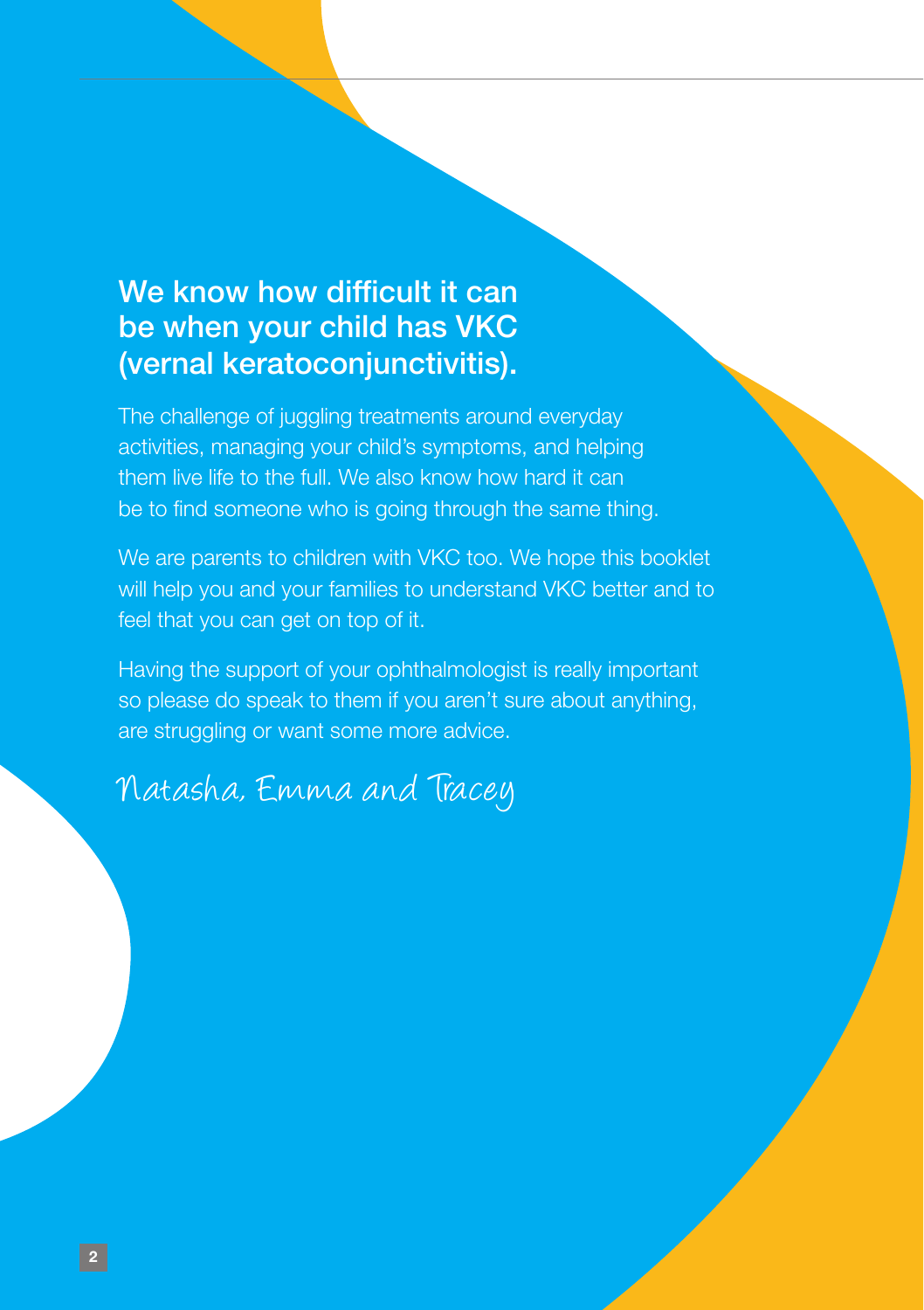# **Content**

| Managing medications when your |  |
|--------------------------------|--|
|                                |  |
|                                |  |
|                                |  |
|                                |  |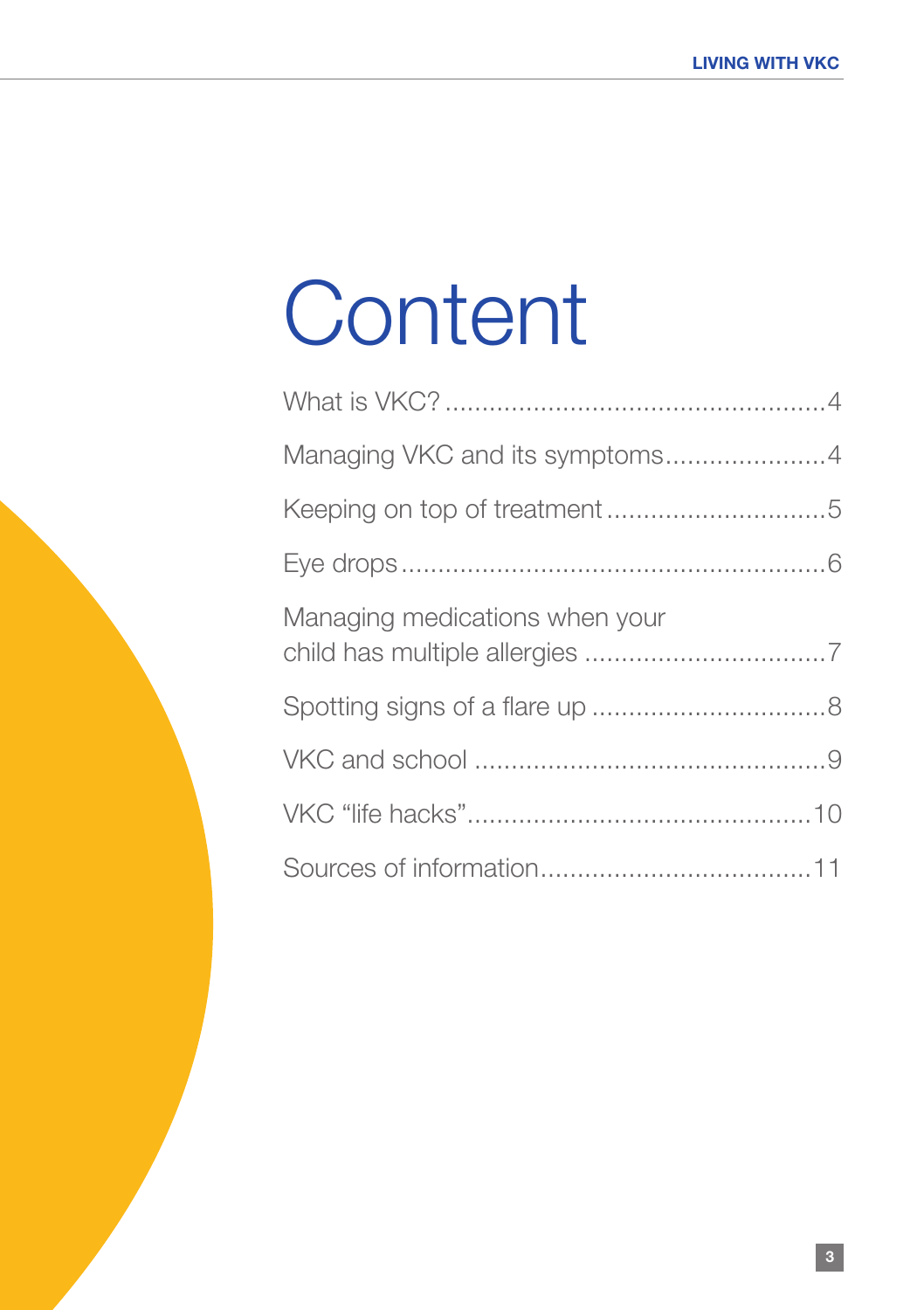# What is VKC?

Vernal keratoconjunctivitis, or VKC, is a form of allergic eye disease. The symptoms occur when children are exposed to environmental allergens like dust and pollen. These allergens cause an allergic reaction and inflammation on the front surface of the eye.

In mild cases of VKC this inflammation causes itching and redness. In more severe cases the surface under the top eye lid can become inflamed and

swollen bumps (called papillae) can form. These are sometimes known as cobblestones because of their appearance. When the eye closes these can rub on the front of the eye causing pain and irritation.

Children with VKC often have other allergic conditions like asthma, eczema or food allergies. In most cases children grow out of VKC by the time they reach adulthood.



Papillae or "cobblestones"

# **Managing** VKC and its symptoms

When your child is first diagnosed with VKC it can feel overwhelming. There can be a lot of information to take in. You might feel unsure if what you are doing is the right thing. Over time this does get easier.

You get better at managing the condition and more in tune with your child's symptoms and what they mean. Many parents also find as their child gets older they become better at telling you when there's a problem.

"I know that the summer months are worse for my son in relation to all his allergy symptoms as he is so allergic to grass pollen. We have agreed a plan with the ophthalmologist for this coming summer. I am able to increase the frequency of his steroid eyedrops. If this still does not relieve symptoms we are to attend the emergency eye unit for further assessment. I know I need to act quickly to manage a worsening of symptoms in order to prevent a corneal ulcer developing."

Tracey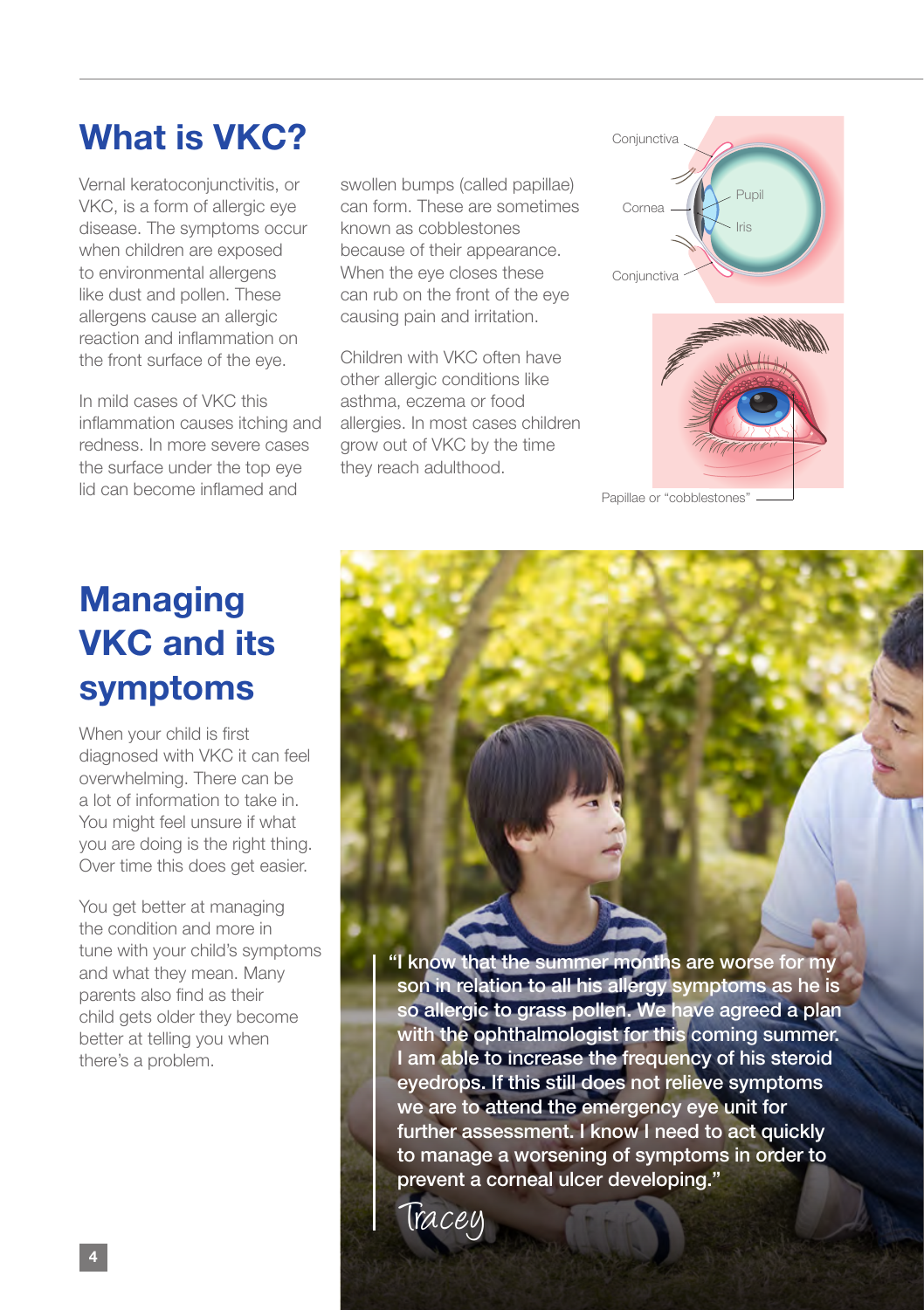#### Keeping on top of treatment

Keeping on top of treatment is the key to living life with VKC. This can be easier said than done at times when life is busy or if your child has medications for other conditions. It is so important to make sure your child is having the treatment your doctor has given you. It's a good idea to talk to them about it too – to help them understand why treatment is important for keeping their eyes healthy so they can keep doing the things they love.

"I keep the eyedrops everywhere. They are in my handbag, in the glove compartment, at my mum's house. That way I always have them to hand and if I think my son might be starting a flare up I can act on it right away."

Natasha

# Knowing when to see the ophthalmologist

Treatment of VKC needs to be a partnership between you, your child and the ophthalmologist. The more you tackle this all together the better. Agree a treatment plan together and discuss your role in making decisions about stepping up

Over time parents can learn how to manage and step up treatment themselves, but you need to agree with the ophthalmologist under what circumstances (e.g. a flare up or routine follow up appointments) they should see your child. If you are ever unsure what you should be doing then ask the ophthalmologist or another member of the healthcare team for help.

"You do learn what is best for your child. It starts to become second nature. If I think he is having a flare up I'll try increasing the drops. If I don't see an improvement within 48 hours then I take him to the eye hospital."

#### Natasha

"When my son was younger he would be in pain every night. I realise now that his VKC wasn't under control. I wish I had pushed to get another opinion about his treatment. We didn't need to be living like that. Too many sleepless nights are a sign that things are not ok."

Emma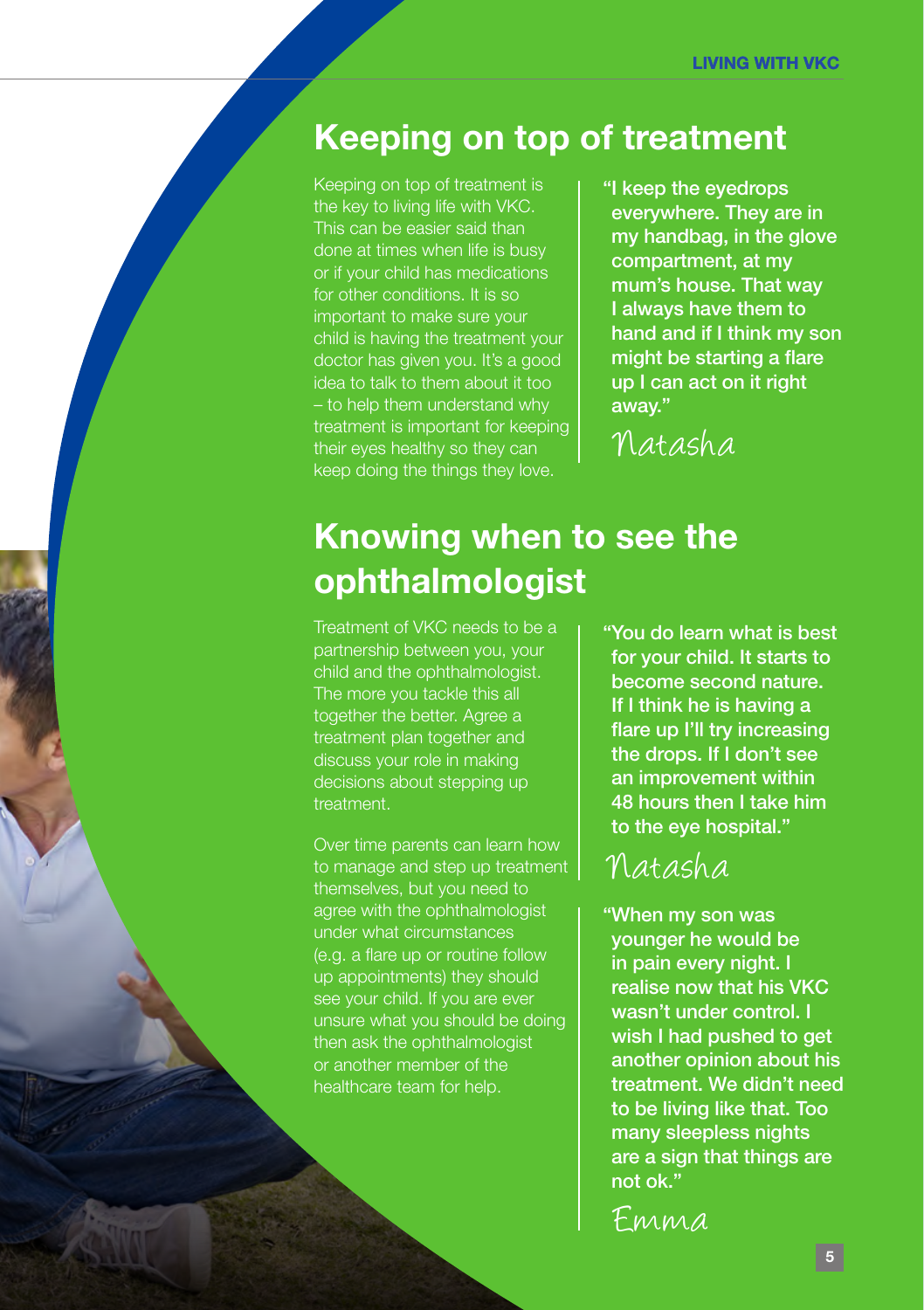#### Eye drops

The eye drops your child has will depend on their symptoms. The most common types of eye drops used for VKC are:

- Lubricant drops: these help to sooth the eyes. Try putting these in first as they might help to relieve any itching.
- Anti-allergy drops (known as mast cell stabilisers): these reduce the reaction your child has to allergens like pollen and dust. 2
- Steroid drops: help to reduce inflammation in the eye. These are often given during a flare up. After the flare up is under control your doctor will usually try to reduce the dose.
- Immunosuppressant drops: used to keep the inflammation under control and reduce the risk of having a flare up. These can sometimes sting when they go in but the feeling usually goes away quickly. 4

TIP: If you have to put several drops in then try doing them in the order above. Leave 5-10 minutes between each one if you can but if that is not possible don't worry about it. The most important thing is to get the drops in.

## **Putting** eye drops in

Make sure you wash your their head back and hold the put the drop in.

Have a tissue or cold cloth at the ready to hold over the eye but take care not You might find it hard to to persist. It does become second nature over time.

Some of the eye drops might sting a little. If it seems like they are stinging a lot then that drop might not be in the right ophthalmologist about whether could try.

Gently pull down your

Tilt your child's head back. Ask someone to hold your child in a safe position - perhaps show a steadying hand on their shoulder

child's lower eyelid

Hold the dropper above your child's eye and squeeze one drop into the lower eyelid avoiding the corner of his or her eye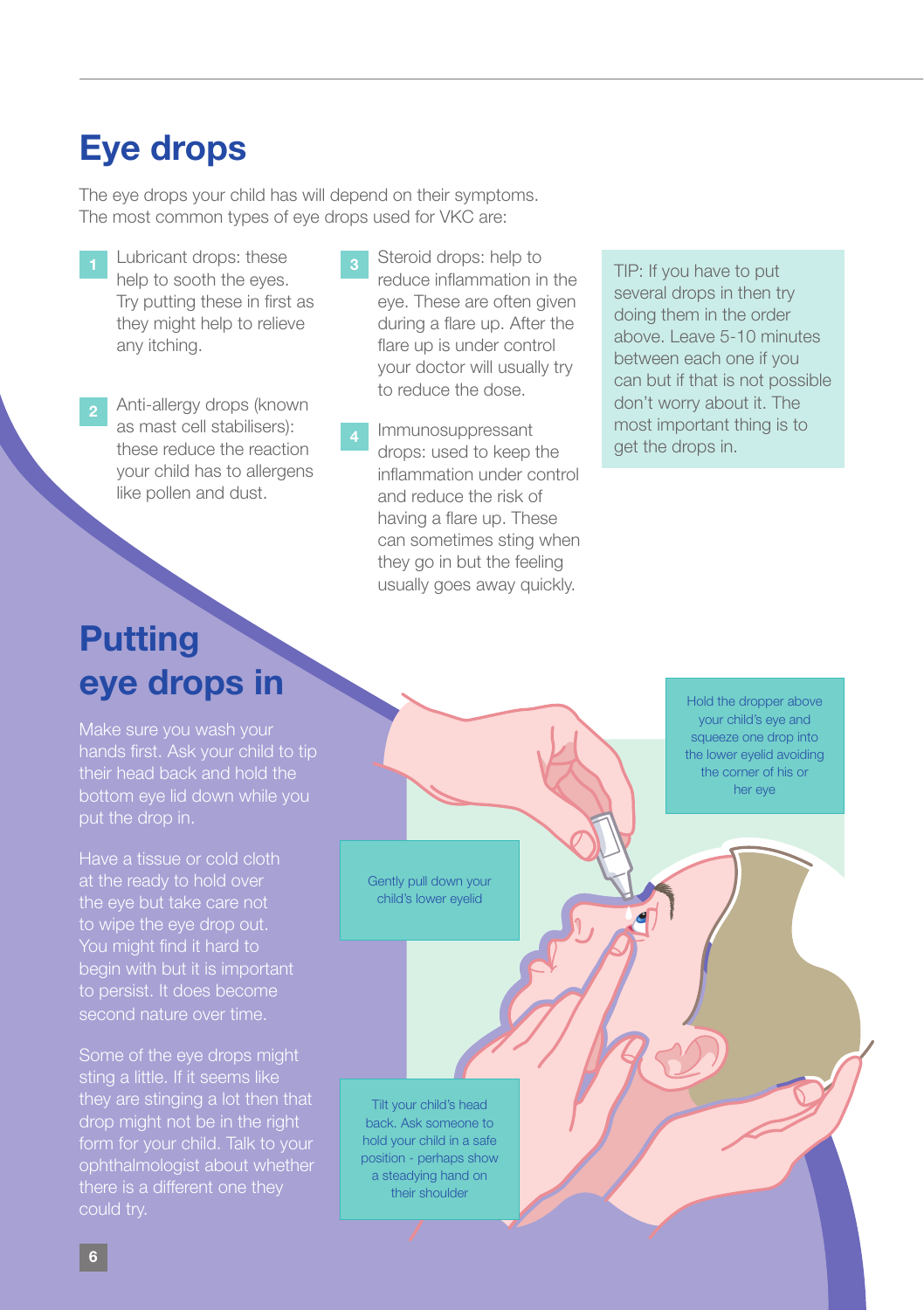#### How to encourage kids to have their eye drops

Encouragement and praise and maybe the odd little treat helps! At least to get you through the early stages when you and your child are getting used to the routine. Explain to your child why they need to have the drops and how it will make them feel better and protect their eyes. As they get older they will understand more about why they need the drops.

"Mornings used to be a massive stress point for us. In the end we found a better routine. These small changes help to make mornings as stress free as possible. In the end we played around with our routine until we found one that worked for us."

Emma

#### Managing medications when your child has multiple allergies

Often children who have VKC also have other allergic conditions like asthma, eczema or food allergies. It can be really hard on kids and families if they have lots of other treatments like inhalers and creams as well as eye drops. Working out a good morning routine that fits in with your life can help. But we know it can be really tough. Here are some ideas from other parents that might help you.

• Prepare as much you can the night before to give you less to think about in the morning.

- If you have several eye drops to give your child get the first drop in early (as soon as you both wake up).
- Put all the medicines you need to give them in one box and as you are finished with each one take it out of the box. This will help you to keep track of them.

"I find it easier to apply the eczema creams as soon as my son wakes (we often do these in bed whilst he lies there). We then apply an eyedrop and he then gets himself dressed. By the time he arrives downstairs, at least 5 mins has elapsed and we can do another eyedrop. He then has his inhaler followed by breakfast and a third eyedrop. It's about building the treatments into your morning routine just as you would with getting dressed or cleaning your teeth."

Tracey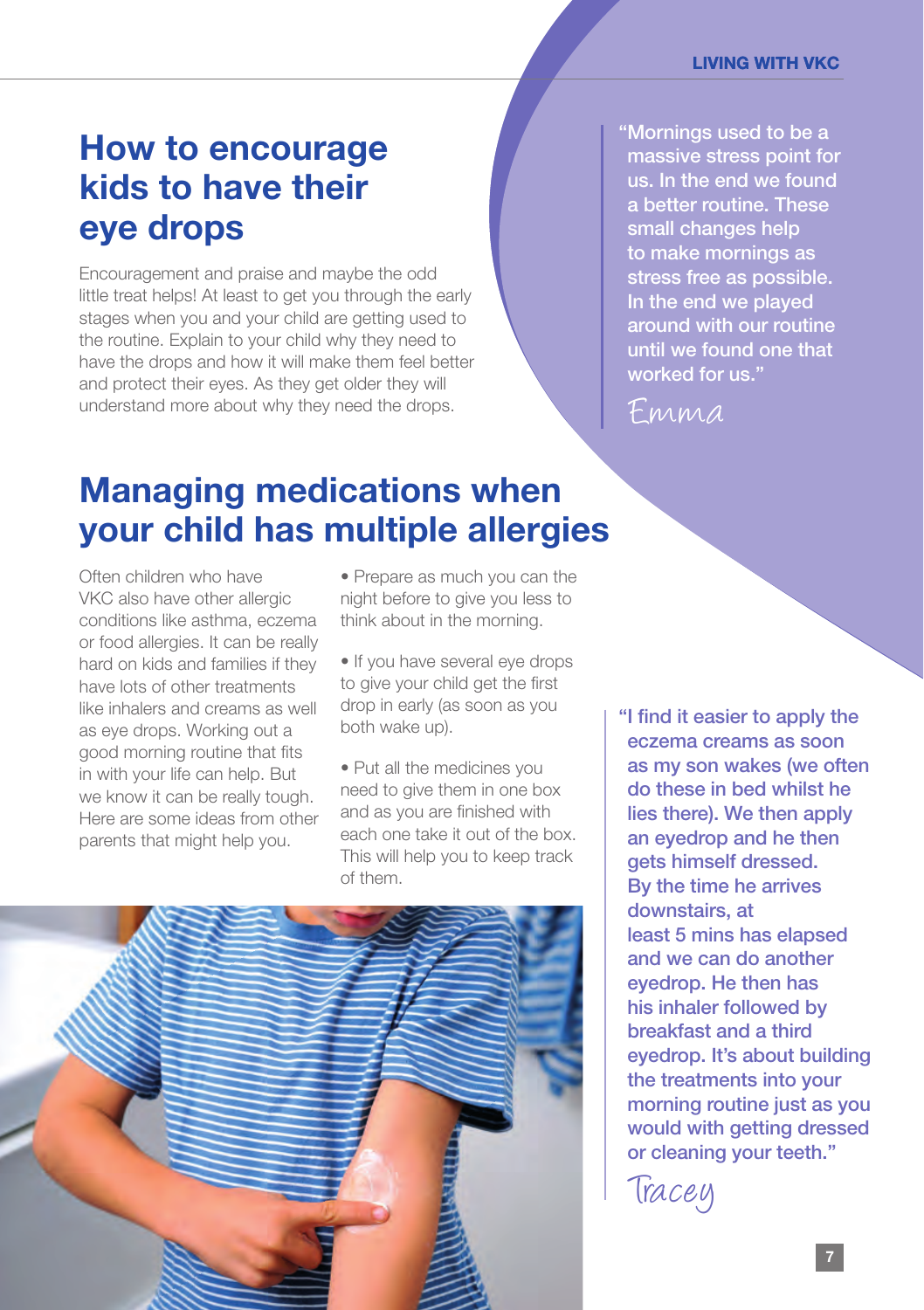## Spotting signs of a flare up

These are some signs that parents have noticed in their own children. Every child is different and it is important that you get to know how your own child reacts and the signs they show when they are having a flare up.

#### Signs that your child might be having a flare up of VKC

- Droopy eye
- Discharge from the eye
- Sticky or watery eyes
- Soreness/itchiness when blinking
- Prolonged or unusual blinking
- Pressing on the eyes
- Difficulty opening eyes, especially in the morning
- Difficulty going out in the light
- Blurred vision

Keeping a note of these can help. The important thing is that if you are worried your child might be having a flare up then get in touch with your ophthalmologist right away.

"Sometimes I'd notice that my son was showing some signs of a flare up, but I'd worry that I was imagining it or being over anxious and I didn't want to waste anyone's time. But I didn't want to risk things getting worse either. It can be really hard to know the right thing to do. Over time we both got better at recognising the signs of a flare up and getting him to the ophthalmologist quickly. I think trusting your instincts is really important."

Emma

Talk to your child about the symptoms they experience. Help them to recognise these too and to talk to you about how their eyes are feeling. Sometimes there might not be many signs on the outside but your child might be feeling that their eyes are itchy or scratchy. If they can tell you about it then you can get the help you need when you need it.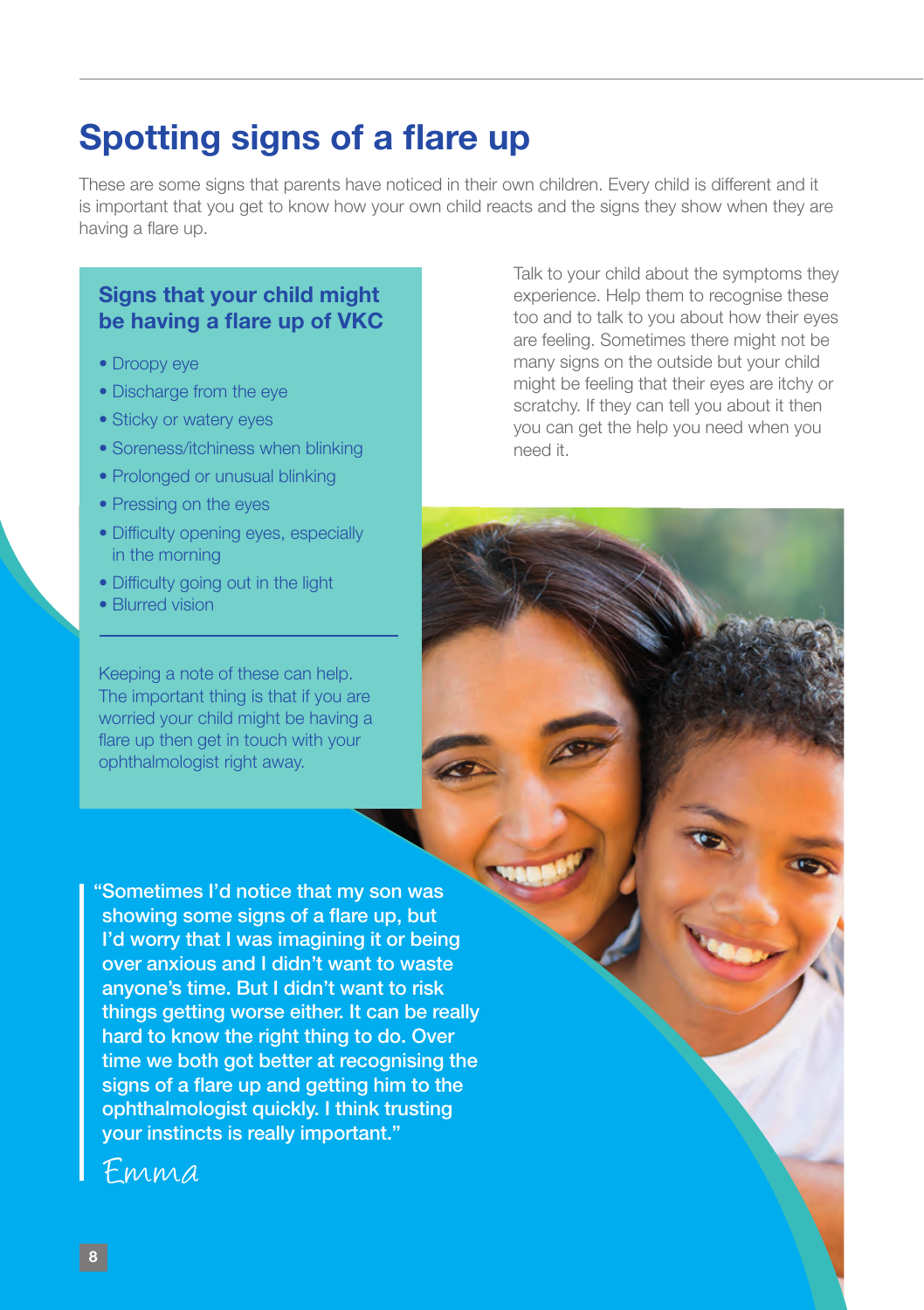#### VKC and school

Some schools are great at supporting kids with VKC and will be happy to put eye drops in. Others might not feel confident in supporting your child with their VKC or have policies which mean they can't administer medicines. Help teachers understand the condition and why it's so important to keep it under

control. Help them to recognize the symptoms of a VKC flare-up and ensure they know to inform you if your child's eyes seem to be getting worse. Share this booklet with them.

Children don't like feeling different at school so if they do need to have eye drops during school hours, then try to find a way to do it with as little fuss as possible. Help them to be able to tell their friends what is happening and why they need the drops. Encourage the teachers to explain the condition and help the children understand and accept others for who they are.

## School residential trips

For any parent the idea of their child going on their first residential school trip is daunting. It's even harder if your child has a medical condition and they rely on you to give them medication. Having VKC does not mean your child has to miss out on these important experiences. Talk to the school about how to handle this and make sure they feel confident to administer the medicines

and know what to do if they are unsure and how to contact you if they want more information. If your child is older then help them to play a bigger role too – that will help them to feel more in control.

"When my son goes on a school residential trip I write out a detailed treatment plan saying what medicine he needs at specific times. Then I organise a meeting with through."

Emma

"At this point I had a few more battles with my son about how to manage treatment at school. He didn't want me coming in, but his Consultant wanted me to make sure he was getting the 2 or 3-hourly drops he needed during a flare. In the end we compromised on me coming in once a day and Harry setting alarms on his phone at school to put his own drops in."

### Going to secondary school

Starting secondary school can be a good time to begin letting your child take more control of their treatment. It's also a time when your child can explain much more clearly what's going on and take more notice when their eyes are getting worse.

Emma <sup>9</sup>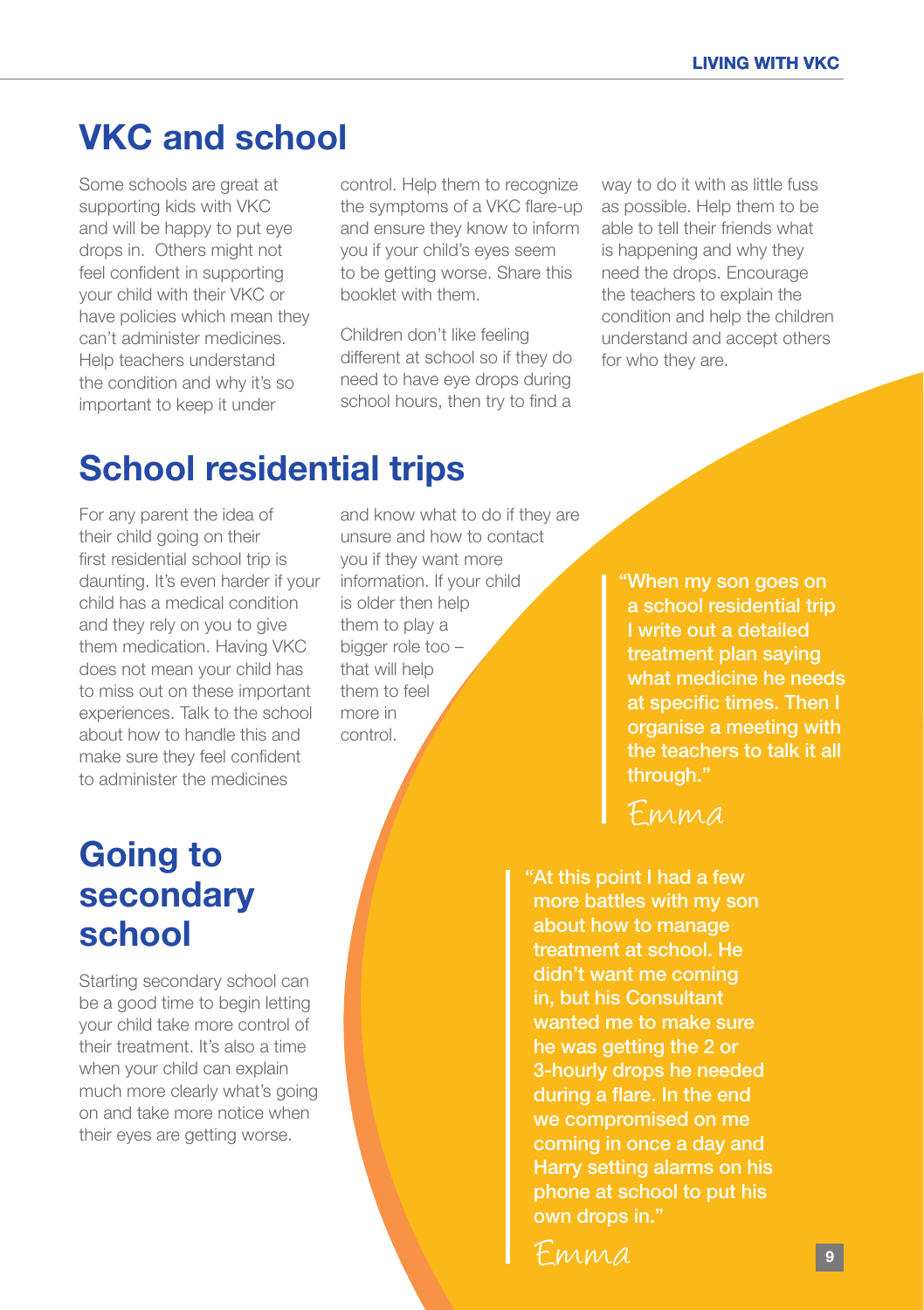#### VKC "life hacks"

There is no reason why your child or your family should stop doing the things you enjoy. Keeping your child away from anything that could irritate their eyes is difficult and not really practical. Occasionally, you might have to make some compromises like avoiding swimming during a flare-up or wearing completely watertight goggles, but on the whole, there's no reason your child should be missing out on normal life. They need to have as normal a childhood as possible and do the things that other children do. Here are our top VKC "life hacks"!

- Encourage your child to wash their hands regularly to stop things from getting in the eyes and irritating them. 1
- Lots of children with VKC struggle on sunny days – sunglasses and hats do help. 2
- On holiday make sure you've got a good supply of all your child's medicines. Sun, sand and sea can irritate eyes but our kids still love a day at the beach! 3
- Get them to wear science goggles when baking. It stops flour dust from getting in the eyes. 4
- Sleepover and playdates: Talk to the friends and parents of the friends explaining the condition isn't contagious and can be managed well with medication. 5
- Some children may find that swimming makes their eyes feel worse. If their VKC is well-controlled they shouldn't have to miss out. But if they are having a flare up swimming could aggravate it. 6
- If their eyes are hurting a cold cloth or eye mask that you keep in the fridge can help. 7
- Artificial tears lubricate the eyes and kids may find them soothing. You can put them in as often as you like, although do wait a few minutes after putting in other eye drops. 8
- Don't let your child rub their eyes as this can make it worse. Help them find other ways to relieve the itch like a cold cloth or gently pressing a palm over the eye. 9
- Try to create a calm environment at bedtime. If your child's eyes are uncomfortable at night time use wet tissues to sooth the eyes – hold them in place with an eye mask. Silk eye masks can feel cold and soothing. 10

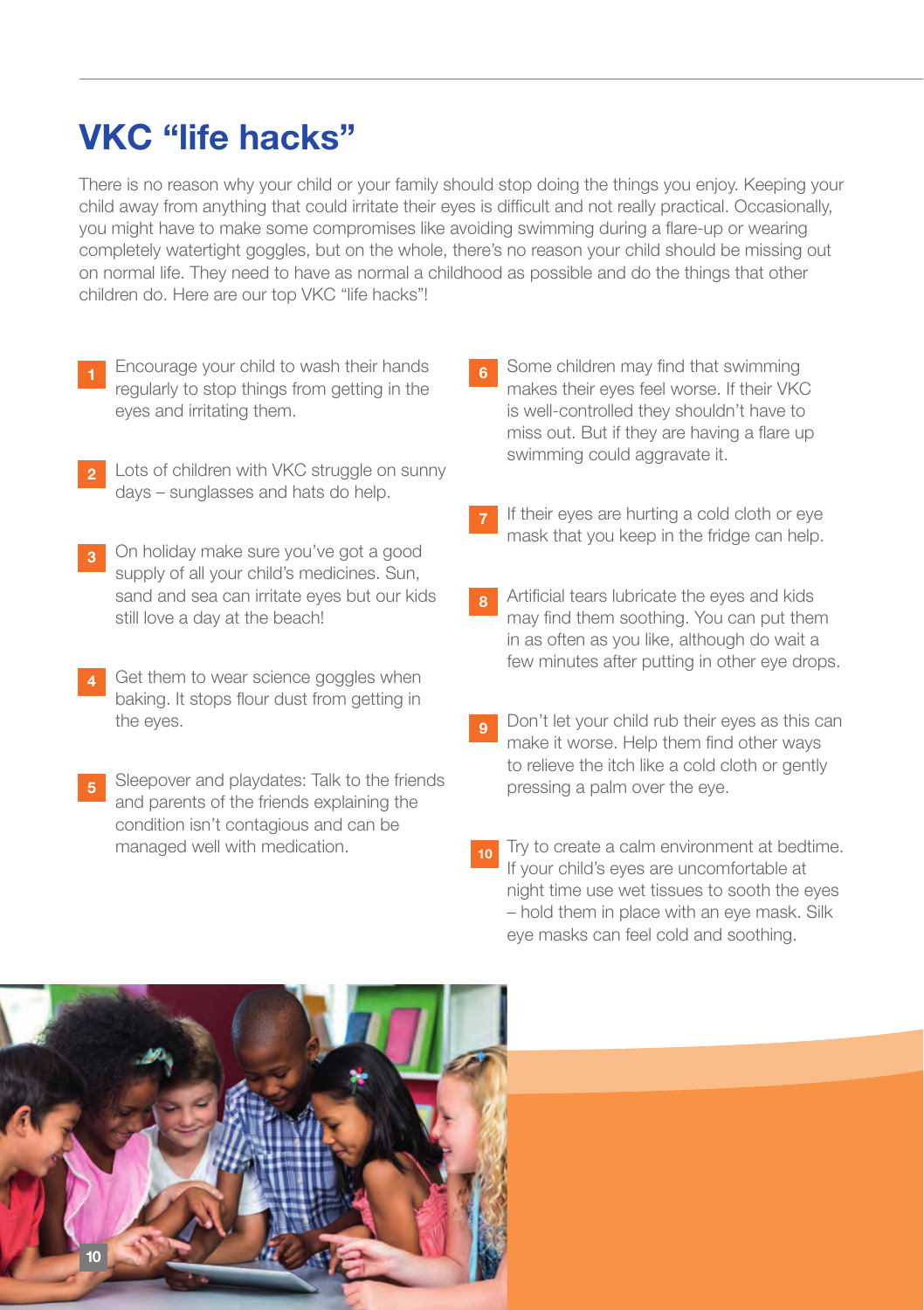

"Minimizing stress is important. When my son was younger we had so many typical stresses like being late for school (which is exacerbated with this condition) or getting to bed late. But when he was stressed he always started crying and rubbing his eyes, so then I'd get stressed about him rubbing his eyes and tell him to stop rubbing, and the whole situation would spiral. We've learnt to both be calmer and not worry about the small things."

#### Emma

"It's been important for us to try and maintain a 'normal' life by allowing my son to participate in activities just like any other child. This has been so important for his mental health and increasing his self-esteem. It would be all too easy to let allergies rule your life as opposed to you having control over them."



"At the beginning you do whatever you need to get them into a routine. You are both learning together and you might need to try different things. The important thing is to try to accept the changes from the routine you had before. The quicker you can do that the easier it becomes."

Natasha